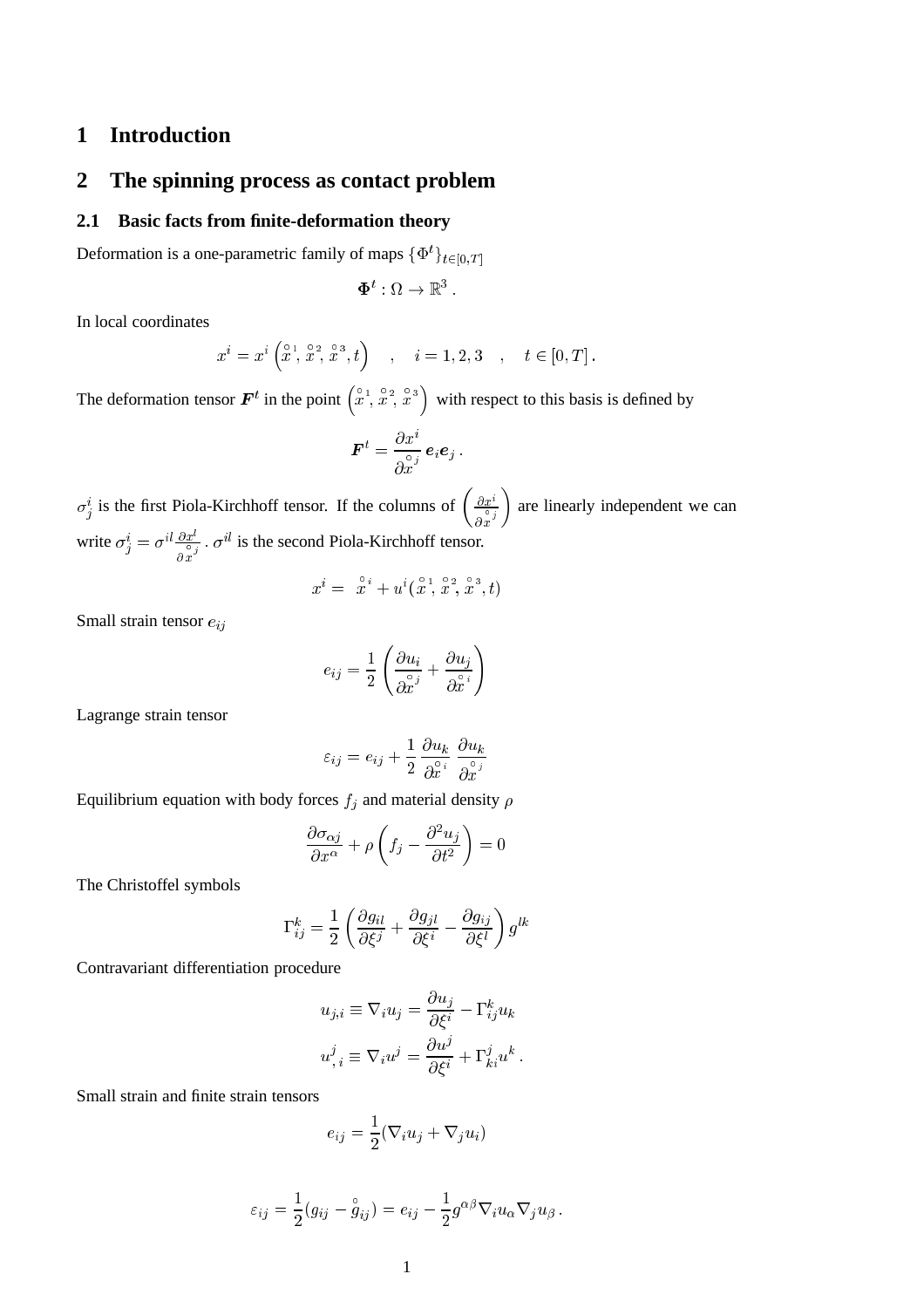#### **2.2 Constitutive law**

Plasticity domain  $K$  on the blank  $\{\sigma^{ij} : \mathcal{H}(\sigma^{ij}) \leq 0\}$ 

a) von Mises material:  $\mathcal{H}(\sigma^{ij}) = \frac{1}{2} s^{ij} s_{ij} - k^2$  $s^{ij} = s_{ij} = \sigma^{ij} - \frac{1}{3} \delta^{ij} \sigma^{kk}$  as deviator of  $\sigma^{ij}$  and  $k \neq 0$  is a constant.

b) *Tresca material:*  $\mathcal{H}(\sigma^{ij}) = \max |\sigma_i - \sigma_j| - k$ where the maximum is computed over all eigenvalues of the tensor  $\sigma^{ij}$  and  $k > 0$  is again a constant.

Total strain is the sum of an elastic part and a plastic part, i.e.

$$
\varepsilon_{ij} = \varepsilon_{ij}^e + \varepsilon_{ij}^p.
$$

Generalized Hooke's law

$$
\varepsilon_{ij}^{\,e}=L_{ijkl}^{\,e}\,\sigma^{kl}
$$

Deformation theory

$$
\varepsilon_{ij}^p = \frac{1}{2\mu}\frac{\sqrt{\frac{1}{2}\,s_{ij}s^{ij}}-k}{\sqrt{\frac{1}{2}\,s_{ij}s^{ij}}}
$$

where  $s_{ij}$  is the deviator stress and  $\mu$  is a material constant. Flow theory

$$
\dot{\varepsilon}_{ij}^p = \lambda \frac{\partial Y}{\partial \sigma^{ij}} \qquad \qquad \dot{\varepsilon}_{ij} = \dot{\varepsilon}_{ij}^e + \dot{\varepsilon}_{ij}^p.
$$

#### **2.3 Plasticity zone in the spinning disc and in the annular disc**

Circular disc of thickness h and density  $\rho$  rotating with constant angular velocity  $\omega$ .  $(r, \varphi, z)$  are the cylindrical coordinates and  $\tau_r$  and  $\tau_\varphi$  are the non-zero Cauchy stress components

$$
\frac{\partial \tau_r}{\partial r} + \frac{\tau_r - \tau_\varphi}{r} = -\rho \omega^2 r.
$$

Von Mises-plasticity law possessing the yield condition

$$
\tau_r^2 - \tau_r \tau_\varphi + \tau_\varphi^2 = k^2 \qquad (k = \text{const}).
$$

Connection between Cauchy stresses and small strains  $e_r$  and  $e_{\varphi}$ 

$$
e_r = \frac{1 - 2\nu}{E} \tau + \frac{(1 + \nu)\Psi}{E} (\tau_r - \tau),
$$
  

$$
e_{\varphi} = \frac{1 - 2\nu}{E} \tau + \frac{(1 + \nu)\Psi}{E} (\tau_{\varphi} - \tau).
$$

New variables

$$
\rho = \frac{r}{r_0} \quad , \quad \tau_\rho = \frac{\tau_r}{k} \quad \text{and} \quad \tau_\varphi := \frac{\tau_\varphi}{k}
$$

and the constants

$$
a = \frac{r_*}{r_0}
$$
,  $\alpha = \frac{E}{k}$  and  $\lambda = \frac{\rho \omega^2 r_0^2}{k}$ .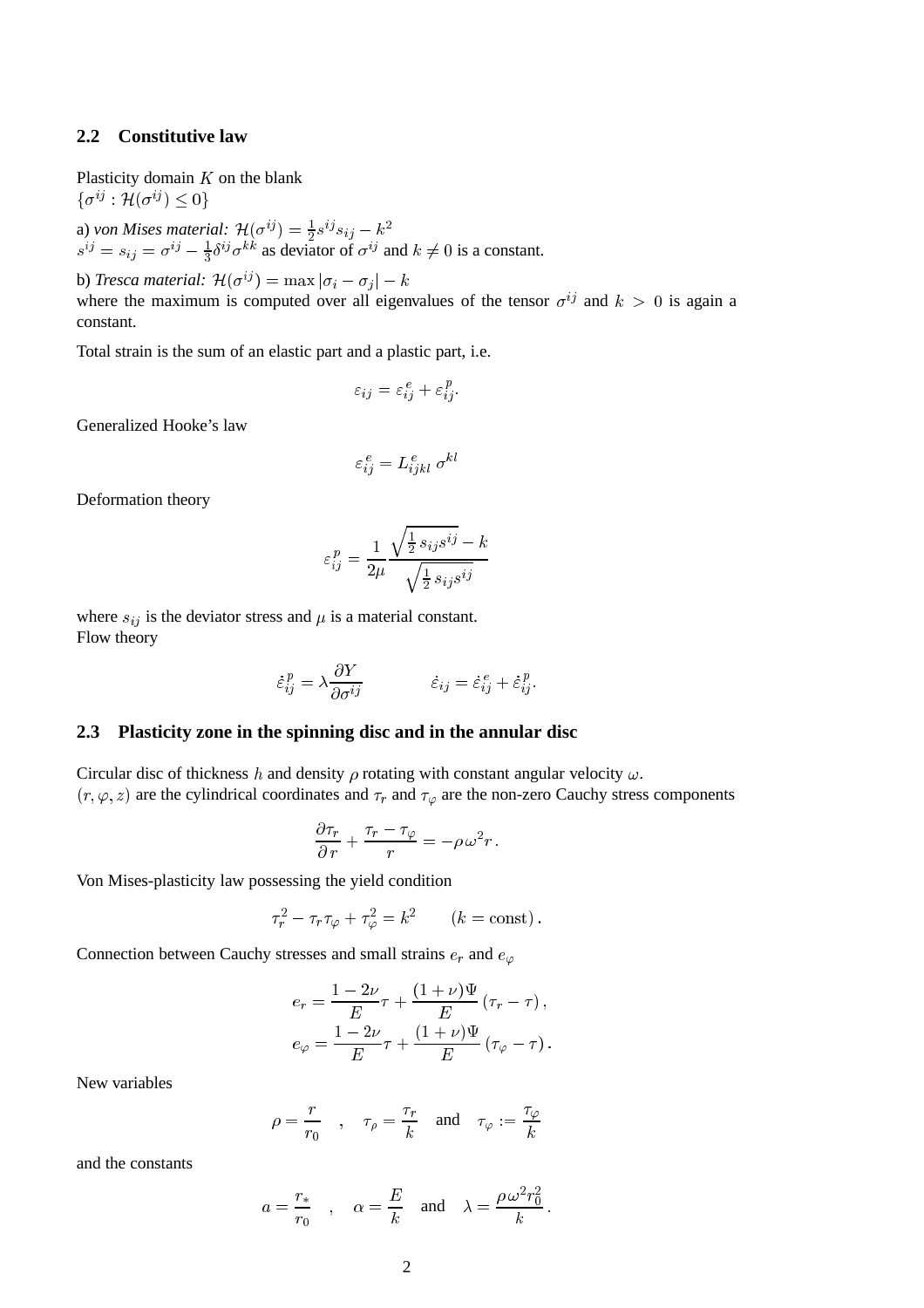$$
\frac{\partial \tau_{\rho}}{\partial \rho} + \frac{\tau_{\rho} - \tau_{\varphi}}{\rho} = -\lambda \rho \quad , \quad 0 \le \rho \le 1,
$$
  

$$
\tau_{\rho}^2 - \tau_{\rho} \tau \varphi + \tau_{\varphi}^2 = 1.
$$

Ansatz (Arutyunyan et al., 1987)

$$
\tau_{\rho} = \frac{2}{\sqrt{3}} \cos \left(\Phi + \frac{\pi}{6}\right) ,
$$

$$
\tau_{\varphi} = \frac{2}{\sqrt{3}} \cos \left(\Phi + \frac{\pi}{6}\right)
$$

ODE problem

$$
\rho \frac{d\Phi}{d\rho} = \frac{\lambda \rho^2 \frac{\sqrt{3}}{2} - \sin \Phi}{\sin(\Phi + \frac{\pi}{6})}
$$

Compatibility condition

$$
\frac{\partial e_{\rho}}{\partial \rho} + \frac{e_{\varphi} - e_{\rho}}{\rho} = 0,
$$

Linear ODE problem

$$
\frac{1+\nu}{2\alpha\sqrt{3}}\left(\sqrt{3}\sin\omega+\cos\omega\right)\frac{d\Psi}{d\rho}+\Psi\left[\frac{1+\nu}{\alpha\rho}\sin\omega+\frac{\sqrt{3}}{2}\frac{d\Psi}{d\rho}\left(\sqrt{3}\cos\omega-\sin\omega\right)\right]=\frac{1-2\nu}{\sqrt{3}\alpha}\sin\omega\frac{d\Psi}{d\rho}
$$

Elastic domain  $a \le \rho \le 1$ . Hooke's law

$$
\begin{split} e_{\rho} &= \frac{1}{2} \left( \tau_{\rho} - \nu \tau_{\varphi} \right), \\ e_{\varphi} &= \frac{1}{2} \left( \tau_{\varphi} - \nu \tau_{\rho} \right). \end{split}
$$

General solution

$$
\tau_{\rho} = C \left( 1 - \frac{1}{\rho^2} \right) + \frac{\lambda (3 + \nu)}{8} \left( 1 - \rho^2 \right),
$$
  

$$
\tau_{\rho} = C \left( 1 + \frac{1}{\rho^2} \right) + \frac{\lambda}{8} \left[ 3 + \nu - (1 + 3 \nu) \rho^2 \right].
$$

For  $\rho = a(\rho)$  we have to guarantee the continuity of the radial and tangential stresses

$$
C\left(1-\frac{1}{a^2}\right) + \frac{\lambda(3+\nu)}{8}(1-a^2) =
$$
  

$$
\frac{2}{\sqrt{3}}\cos\left(\Phi(a) + \frac{\pi}{6}\right)
$$
  

$$
C\left(1+\frac{1}{a^2}\right) + \frac{\lambda}{8}\left[3+\nu - (1+3\nu)a^2\right] =
$$
  

$$
\frac{2}{\sqrt{3}}\cos\left(\Phi(a) - \frac{\pi}{6}\right)
$$
  

$$
\tau_\rho = C\left(1-\frac{e_\varphi^2}{u_\rho^2}\right) + \frac{\lambda(3+\nu)}{8}\left(1-\frac{u_\rho^2}{e_\varphi^2}\right),
$$
  

$$
\tau_\rho = C\left(1+\frac{e_\varphi^2}{u_\rho^2}\right) + \frac{\lambda}{8}\left[3+\nu - (1+3\nu)\frac{u_\rho^2}{e_\varphi^2}\right].
$$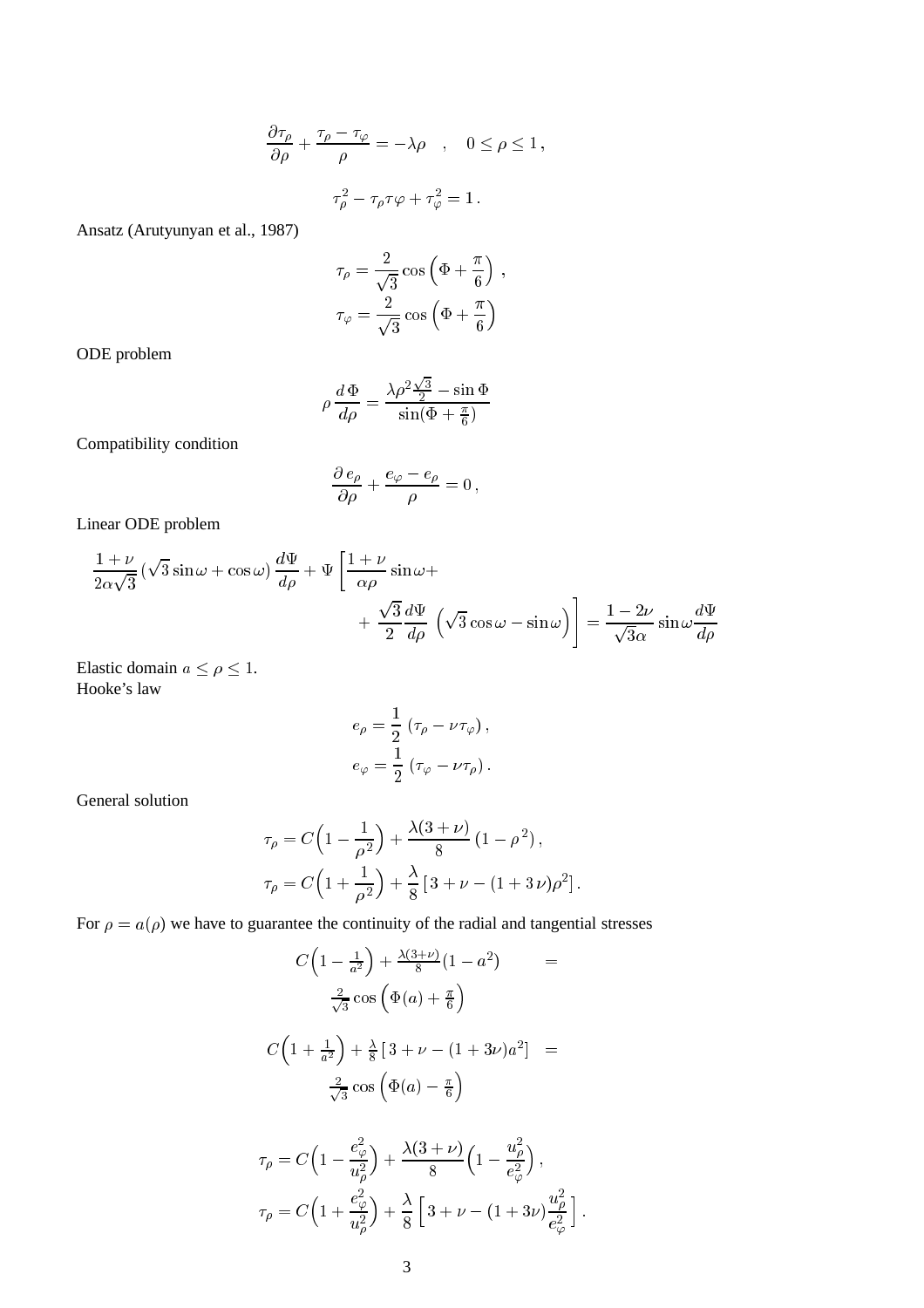Annular plate of thickness  $h$ , of outer radius  $b$  and of inner radius  $a$ , clamped at the inner edge with the outer edge free subjected to uniform radial compression  $p$  at the inner edges

For the exactness of the deformation theory it is in the following assumed that (Korovlev, 1971)

$$
\frac{a}{b} \geq 0.37
$$

Lamé formula for the tangential and radial stresses depending on the actual radius  $r$  by (Filin, 1975)

$$
\tau_r = \frac{p a^2}{b^2 - a^2} \left( 1 - \frac{b^2}{r^2} \right)
$$

and

$$
\tau_{\varphi}=\frac{p\,a^2}{b^2-a^2}\left(1-\frac{b^2}{r^2}\right)
$$

The stress intensity is

$$
\tau_{\rm int} = \frac{3\beta}{4}\left(\tau_{\varphi} - \tau_r\right)
$$

with  $\beta = \frac{2+\sqrt{3}}{2}$ <sup>2</sup> :

a) Elastic zone: 
$$
\tau_r^e = -\frac{2E}{3} A \left( \frac{1}{r^2} - \frac{1}{b^2} \right)
$$
,  

$$
\tau_\varphi^e = -\frac{2E}{3} A \left( \frac{1}{r^2} + \frac{1}{b^2} \right)
$$
,

b) Plastic zone: 
$$
\tau_r^p = \frac{4k}{3\beta} \left( \ln \frac{r}{a} - \kappa \right)
$$
,  

$$
\tau_\varphi^p = \frac{4k}{3\beta} \left( \ln \frac{r}{a} - \kappa + 1 \right)
$$

with  $\kappa = \frac{3p\beta}{4k}$ .<br>The continuity and compatibility conditions lead to

 $\tau_{r_{|r=r_o}}^e = \tau_{r_{|r=r_o}}^p$ 

and

$$
\tau^e_\varphi-\tau^e_r=\frac{4k}{3\beta}
$$

Critical pressure

 $p_{\rm cr} =$ 4k  $rac{\ldots}{3p} \ln \frac{\ldots}{b}$  $b^-$ 

 $a_s := \frac{b}{a}$  is the spinning ratio in metal forming process.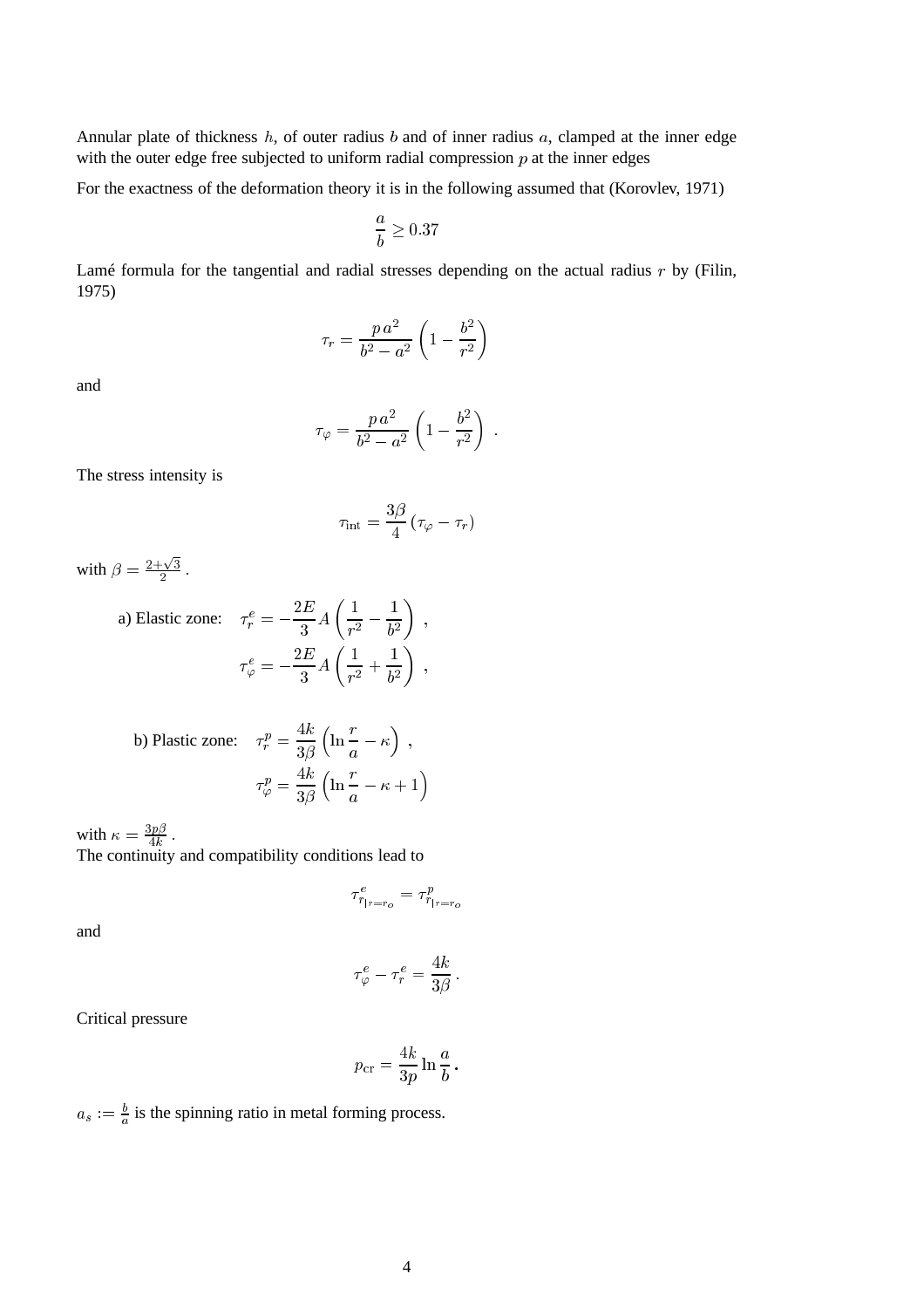#### **2.4 Friction theory**

Displacement  $u$  tangential and normal parts

$$
\boldsymbol{u} = \boldsymbol{u}_T + u_N \boldsymbol{n} ,
$$

where  $u_N = \mathbf{u} \cdot \mathbf{n}$  and  $\mathbf{u}_T = (\mathrm{id} - \mathbf{n} \otimes \mathbf{n})\mathbf{u}$ . Surface stress  $\mathbf{p}$ 

$$
\boldsymbol{p} = \boldsymbol{p}_T + p_N \boldsymbol{n} \;,
$$

 $p_N$  is the contact pressure.

The tangential relative velocity  $\dot{u}_T$  is decomposed into the adherence part and the slipping part

$$
\dot{\boldsymbol{u}}_T=\dot{\boldsymbol{u}}_T^{\phantom{A}ad}+\dot{\boldsymbol{u}}_T^{\phantom{A}sl}\ .
$$

Adherence part

$$
\bm{p}_T=-k\bm{u}_T^{\phantom{A}ad}
$$

where  $k$  is the elastic contact stiffness. Slipping part

$$
\dot{\boldsymbol{u}}_{T}^{~sl}=-\,\dot{\gamma}\frac{\partial\Psi}{\partial{\boldsymbol{p}}_{T}}
$$

where the slip potential  $\Psi$  determines the direction of slip, and  $\gamma$  is a real function. The state of friction is determined by the slip function  $\Phi$  and the loading and unloading conditions

> loading:  $\Phi > 0$ ,  $\dot{\gamma} = 0$ , unloading:  $\Phi = 0$ ,  $\dot{\gamma} > 0$

and

$$
\Phi \leq 0 \Rightarrow \text{ adherence,}
$$
  
\n
$$
\Phi > 0 \Rightarrow \text{slipping.}
$$

(Ronda and Colville, 1995)

#### **2.5 Large deformation dynamic elastic-plastic contact problem**

 ${}^t\Omega = \, {}^t\!\Omega^A \cup \, {}^t\!\Omega^B, \ \ {}^t\Gamma = \partial \, {}^t\!\Omega = \partial \, {}^t\!\Omega^A \cup \partial \, {}^t\!\Omega^B = \, \mathop{\mathrm{T}}\nolimits^A \cup \, {}^t\Gamma^B$ 

- $(i)$  Equilibrium equations  $(\sigma^{kl} \delta^i_l + \sigma^{kl} u^i_{,l})_{,\ k} + \rho f^i = \rho f^i_{\mathcal{I}} + \rho f^i_C + \rho f^i_Z,$  $t \in (0, T), \quad \boldsymbol{x} \in {}^{t}\Omega$ .
- (ii) Kinematic boundary conditions (prescribed displacements)  $u_i(\boldsymbol{x}, t) = U_i(\boldsymbol{x}, t),$  $\boldsymbol{x} \in \,^t \Gamma_U = ^t\Gamma_U^A \cup \,^t \Gamma_U^B, \,\, t \in (0,T) \,.$
- (iii) Prescribed boundary forces  $[\sigma^{kl} \delta^i_l + \sigma^{kl} u^i_{,l} ] n_k = F^i,$  $(n_1, n_2, n_3$  components of n)  $\boldsymbol{x} \in \,^t\Gamma^B_F, \quad t \in (0,T)\,.$
- (iv) Tangential frictional stress  $\sigma^{ij}n_j-\sigma^{jk}n_jn_kn^i=\mathcal{F}^i,$  $\boldsymbol{x} \in {}^{t}\Gamma_{\mathcal{F}}, \quad t \in (0,T)$ .
- (v) Initial conditions  $u_i(\bm{x}, 0) = U_{0i}(\bm{x}), \qquad \dot{u}_i(x, 0) = U_{1i}(\bm{x}) \; .$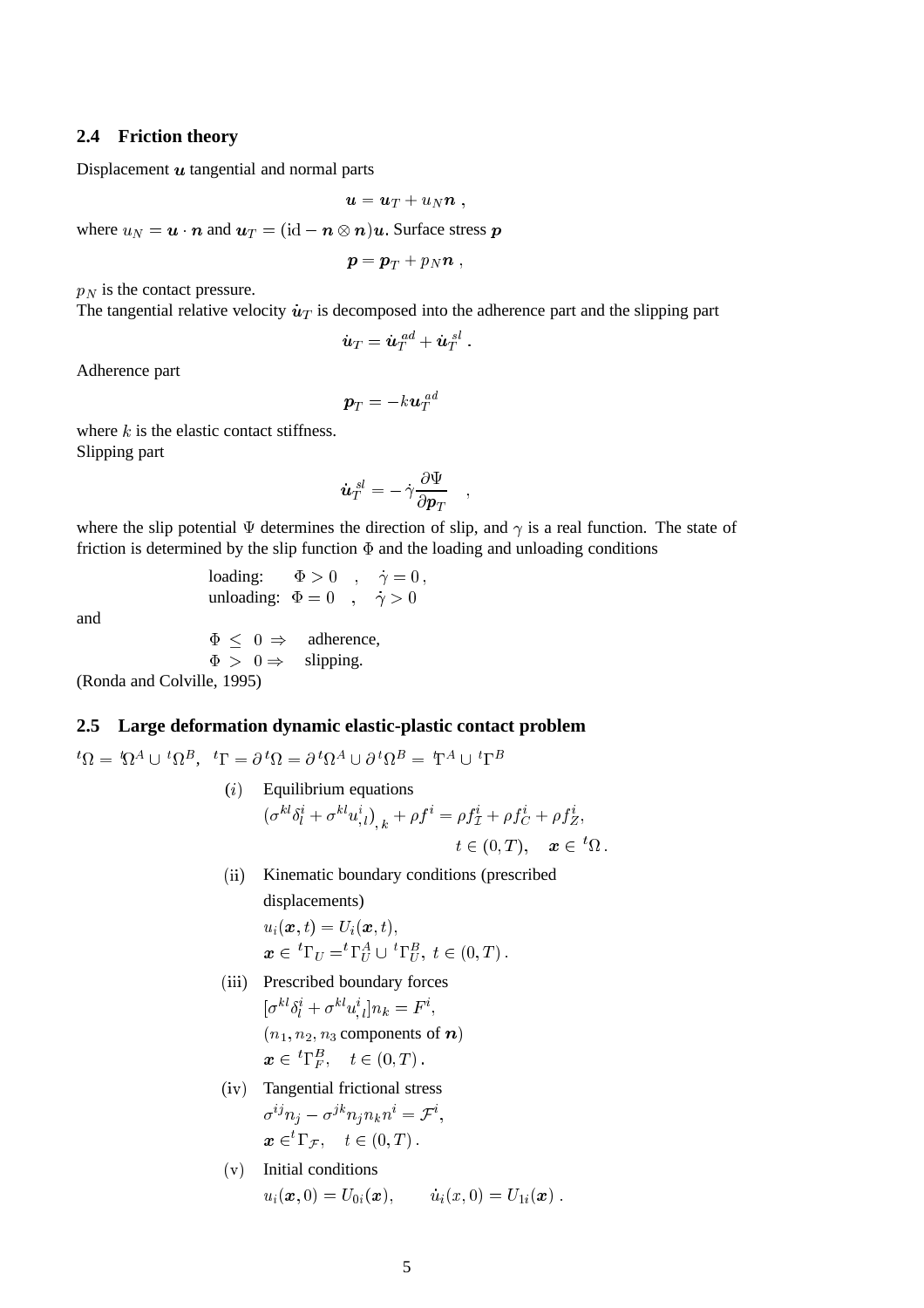$\rho$  is the density of the material,  $f^i$  are body forces,  $f^i_J$  are inertia forces,  $f^i_C$  are Coriolis forces and  $f_Z^i$  denotes the centripetal forces:

$$
f_C^i = {}_{(1)}\Delta^{im}u_m \ , \ {}_{(1)}\Delta^{im} = 2\epsilon^{inm}\omega_n \ ,
$$

$$
f_Z^i = {}_{(2)}\Delta_m^i u^m , {}_{(2)}\Delta_m^i = \epsilon^{inl} \epsilon_{mnk} \omega_l \omega^k , f_J^i = \frac{\partial^2 u^i}{\partial t^2}
$$

(Duvant and Lions, 1972)

#### **Main goals of the analysis:**

1. Estimation of the contact area between roller tool and material

2. Derivation of upper bounds for stresses at the inner boundary of the flange ring

3. Test of sufficient conditions for the stability of the considered solution using energy methods

# **3 Plastic buckling and flutter bifurcations in quasi-static problems**

### **General buckling theory**

Consider in  $\mathbb{R}^3$  the system

$$
(A) \begin{cases} \varepsilon_{ij} = K_{ij}[u_k] & \text{in} \quad {}^t\Omega, \\ L_\alpha[\sigma^{ij}, u_i, f^i] = 0 & \text{in} \quad {}^t\Omega, \alpha = 1, 2, \dots, \\ \tilde{L}_\beta[\sigma^{ij}, u_i, U_i, F^i] = 0 & \text{on} \quad {}^t\Gamma, \beta = 1, 2, \dots, \end{cases}
$$

where  $\{\varepsilon_{ij}, \sigma^{ij}, u_k\}$  are generalized strains, stresses and displacements.

Loads are dead loads, forces not depending on displacements.

Fix a time  $t_0$  and consider the variational equation

$$
(B) \begin{cases} \n\delta \varepsilon_{ij} = K_{ij}^0 [\delta u_k] & \text{in} \quad t_0 + \delta t \Omega \\ \nL_{\alpha}^0 [\delta \sigma^{ij}, \delta u_i, \delta f^i] = 0 & \text{in} \quad t_0 + \delta t \Omega \\ \n\tilde{L}_{\beta}^0 [\delta \sigma^{ij}, \delta u_i, \delta U_i, \delta f^i] = 0 & \text{on} \quad t_0 + \delta t \Gamma \\ \n(\alpha = 1, 2, \dots, \beta = 1, 2, \dots) & \n\end{cases}
$$

Plastic wrinkling is associated with non-uniqueness of solution prolongation at  $t = t_0$  (Hill, 1958; Hutchinson, 1974).

Suppose  $\{\bar{\varepsilon}_{ij}, \bar{\sigma}^{ij}, \bar{u}_k\}$  and  $\{\bar{\varepsilon}_{ij}, \bar{\sigma}^{ij}, \bar{\bar{u}}_k\}$  are two solutions starting at  $t_0$ :

$$
\Delta \varepsilon_{ij} = \bar{\varepsilon}_{ij} - \bar{\varepsilon}_{ij} = \delta \varepsilon_{ij} ,
$$
  
\n
$$
\Delta \sigma^{ij} = \bar{\sigma}^{ij} - \bar{\sigma}^{ij} = \delta \sigma^{ij} ,
$$
  
\n
$$
\Delta u_i = \bar{u}_i - \bar{u}_i
$$

Homogenous perturbational system

$$
\begin{pmatrix}\n\Delta \varepsilon_{ij} = K_{ij}^{0} [\Delta u_{k}] & \text{in} & t_{0} + \delta t_{i} \Omega, \\
L_{\alpha}^{0} [\Delta \sigma^{ij}, \Delta u_{i}, 0] = 0 & \text{in} & t_{0} + \delta t_{i} \Omega, \\
\tilde{L}_{\beta}^{a} [\Delta \sigma^{ij}, \Delta u_{i}, 0, 0] = 0 & \text{on} & t_{0} + \delta t_{i} \Gamma, \\
\Delta \sigma^{ij} = \begin{cases}\nL_{e}^{ijmn} \cdot \Delta \varepsilon_{mn} & \text{in} & t_{0} + \delta t_{i} \Omega_{e} \text{ (elastic)}, \\
L_{p}^{ijmn} \cdot \Delta \varepsilon_{mn} & \text{in} & t_{0} + \delta t_{i} \Omega_{p} \text{ (plastic)}.\n\end{cases}
$$

(Klyushnikov, 1980)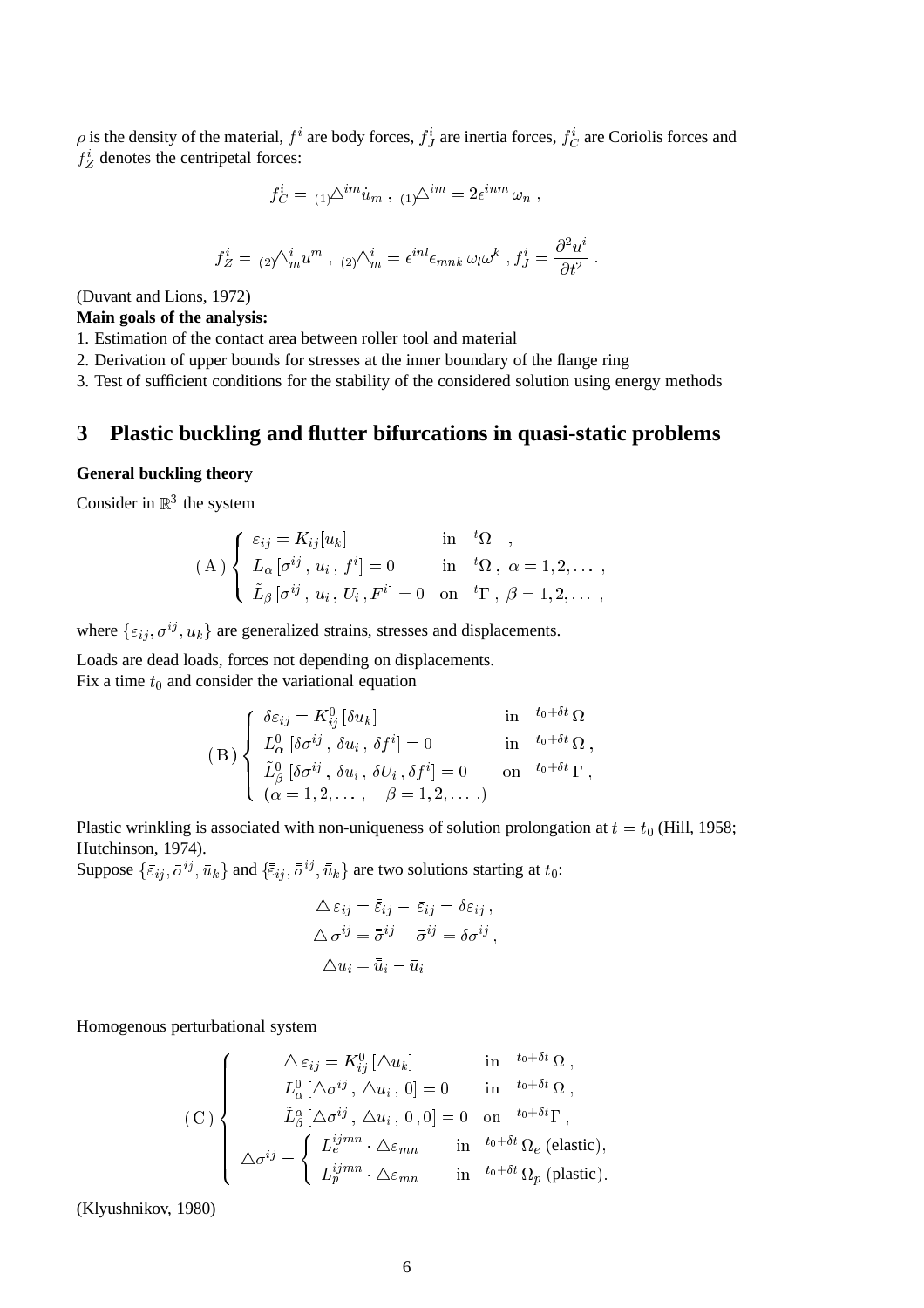#### **3.1 Plastic wrinkling of shells**

Averaged stresses (over the shell thickness)

$$
N^{ij} = \int_{-h/2}^{h/2} \sigma^{ij} \mathrm{d}z \,,
$$

Bending moments

$$
M^{ij} = \int_{-h/2}^{h/2} \sigma^{ij} z \mathrm{d} z \quad (i, j \hat{=} x, y)
$$

Shearing forces

$$
Q^i = \int_{-h/2}^{h/2} \sigma^{3i} \mathrm{d}z \, .
$$

Kirchhoff-Love assumption

$$
e_{ij} = \varepsilon_{ij} + z\kappa_{ij}, \quad z \in \left[-\frac{h}{2}, \frac{h}{2}\right], \quad i, j = 1, 2
$$

 $\kappa_{ij} = w_{,ij} \ ( = {{\partial^2 w}\over{\partial x_i \partial x_j}})$ Force equilibrium equations

$$
\frac{\partial N^{11}}{\partial x} + \frac{\partial N^{12}}{\partial y} = 0, \ \ \frac{\partial N^{22}}{\partial y} + \frac{\partial N^{21}}{\partial x} = 0 \ ,
$$

$$
\frac{\partial Q^1}{\partial x} + \frac{\partial Q^2}{\partial y} + N^{11} \frac{\partial^2 w}{\partial x^2} + (N^{12} + N^{21}) \frac{\partial^2 w}{\partial x \partial y} + N^{22} \frac{\partial^2 w}{\partial y^2} = F^3
$$

Moment equilibrium equations

$$
\frac{\partial M^{11}}{\partial x} + \frac{\partial M^{12}}{\partial y} = Q^1,
$$
  

$$
\frac{\partial M^{22}}{\partial y} + \frac{\partial M^{21}}{\partial x} = Q^2.
$$

$$
N^{ij}_{\ ,j}=0,\qquad M^{ij}_{\ ,ij}+N^{ij}w_{\ ,ij}=F^3\,.
$$

Denote by  $s^{ij} = \text{dev } \sigma^{ij} = \sigma^{ij} - \frac{1}{3} \delta^{ij} \sigma^{kk}$  the deviator of the stress tensor, and by  $\sigma_{\text{int}} = \sqrt{\frac{1}{n} \sigma^{ij} \sigma^{kk}}$  $\frac{1}{2} s^{ij} s_{ij}$ the stress intensity. G is the elastic shear modulus, E is Young's modulus,  $E_s = \frac{3.0 \text{ m}}{2}$  $rac{\text{m}}{\epsilon_{\text{int}}}$  is the secant modulus,  $G' = \frac{G}{1 + 3G(\frac{1}{E_s} - \frac{1}{E})}$ is the instantaneous shear modulus and  $\alpha$  is the loading index, i.e.,

 $\alpha =$  $\int \neq 0$  in plastic parts <sup>0</sup> in elastic parts: Material law

$$
\delta \sigma^{ij} = 2\,G\,\left[\delta e^{ij} + \delta^{ij} \delta e^{kk} - \frac{\alpha}{2\sigma_{\rm int}^2} \sigma^{ij} \sigma^{mn} \delta e_{mn}\right]
$$

 $(i, j, k = 1, 2)$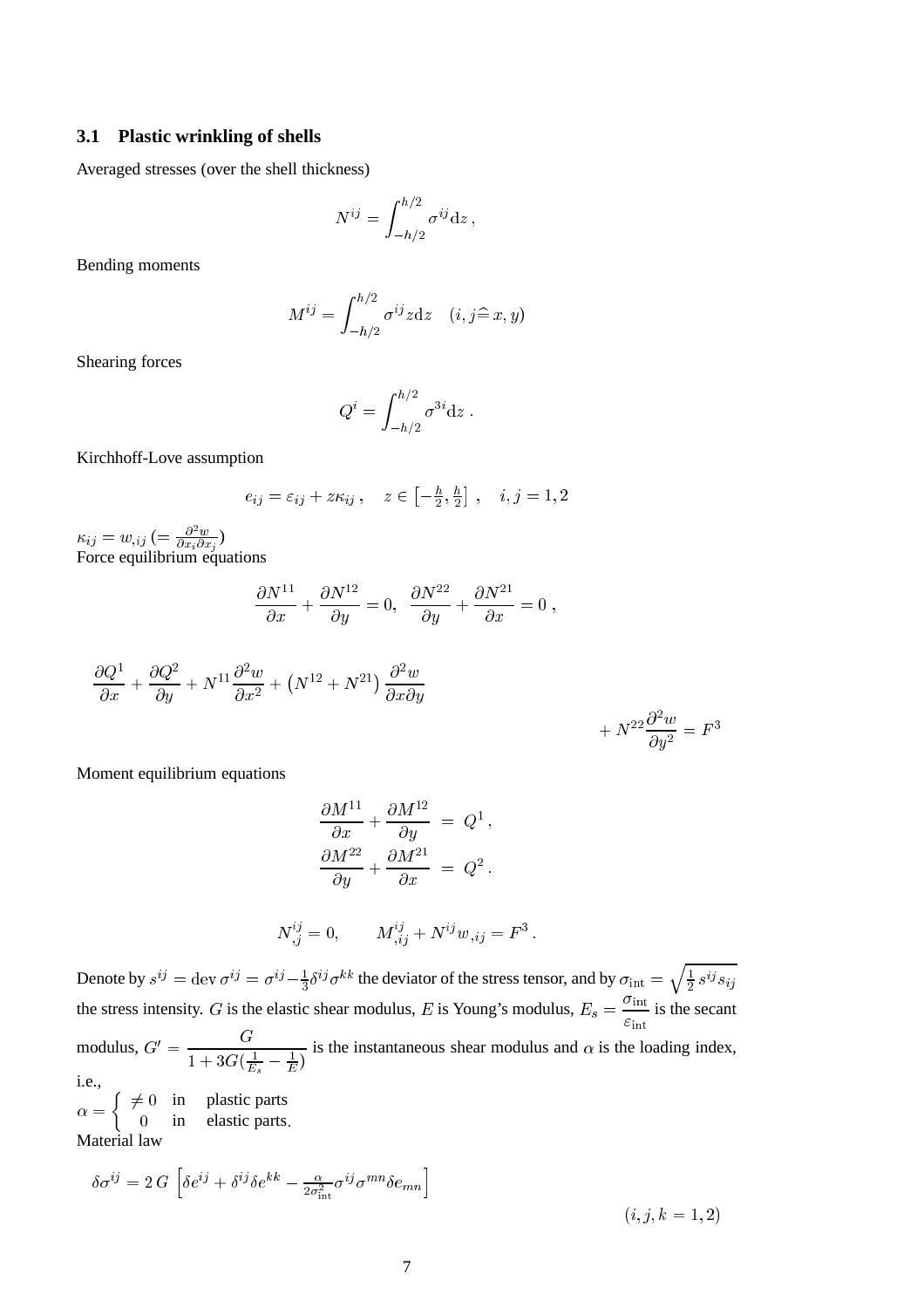$$
\Delta N^{ij} = 2 G \left[ \int_{-h/2}^{h/2} (\Delta e^{ij} + \delta^{ij} \Delta e^{kk}) dz - \int_{\text{plastic part}} \Delta M^{ij} = 2 G \left[ \int_{-h/2}^{h/2} (\Delta e^{ij} + \delta^{ij} \Delta e^{kk}) z dz - \int_{\text{plastic part}} \Delta e_{ij} = \Delta \varepsilon_{ij} + z \Delta \kappa_{ij},
$$
\n
$$
\Delta N^{ij} = A^{ijmn} \Delta \varepsilon_{mn} \text{ and } \Delta M^{ij} = D^{ijmn} \Delta \kappa_{mn},
$$
\nwith\n
$$
A^{ijmn} = 2 G h \left[ \delta^{im} + \delta^{jn} + \delta^{ij} \delta^{mn} - \frac{\alpha}{2 \sigma_{\text{int}}^2} \sigma^{ij} \sigma^{mn} \right],
$$
\n
$$
D^{ijmn} = \frac{G h^3}{6} \left[ \delta^{im} \delta^{jn} + \delta^{ij} \delta^{mn} - \frac{\alpha}{2 \sigma_{\text{int}}^2} \sigma^{ij} \sigma^{mn} \right].
$$

Special case  $N^{ij} = h\sigma^{ij}$  (constant stress over the plate) Bifurcation equation for plastic-elastic buckling

$$
\Delta w_{,ijij} - \frac{1}{4} \left( 1 - \frac{G'}{G} \right) \frac{1}{\sigma_{\text{int}}^2} \sigma^{ij} \sigma^{mn} \Delta w_{,mnij} + \frac{3\varepsilon^{ij}}{Gh^2} \Delta w_{,ij} = 0.
$$

(Klyushnikov, 1980; Korovlev, 1971)

## **3.2 The plastic buckling behaviour of thin plates under constant pressure**

#### a) **Simply supported rectangular plate**

**Conditions** 

$$
N^{22} = N^{12} = 0.
$$

Writing  $N^{11} = -\tau_{\text{int}}h$  we get the bifurcation equation

$$
D_2 \triangle^2 w - D_3 \frac{\partial^4 w}{\partial x^4} + \tau_{\text{int}} h \frac{\partial^2 w}{\partial x^2} = 0
$$

where w denotes the displacements in transversal to the plate direction. **Case 1:** All edges are freely supported.

$$
w(x, y) = A \sin \frac{m\pi x}{a} \sin \frac{n\pi y}{b}
$$

$$
\tau_{\rm int} = \frac{\pi^2}{h} \left[ (D_2 - D_3) \frac{m^2}{a^2} + 2D_2 \frac{n^2}{b^2} + D_2 \frac{n^4 a^2}{m^2 b^4} \right].
$$

(*n* = 1 and an elastic-plastic material with  $\beta = \frac{E}{E_s}$ ) (Korovlev, 1971)

$$
e_{\text{ int}} = \frac{\pi^2}{a} \frac{h^2}{b^2} \left[ \frac{1+3\beta}{4} \left( \frac{b}{a} \right)^2 m^2 + \left( \frac{a}{b} \right)^2 \frac{1}{m^2} + 2 \right] (m \in \mathbb{N}).
$$

**Case 2:** The edges  $x = 0$  and  $x = a$  are supported and the edges  $y = \pm b/2$  are free. Under these assumptions the buckling mode can be considered as

$$
w(x) = A \sin \frac{m\pi x}{a}
$$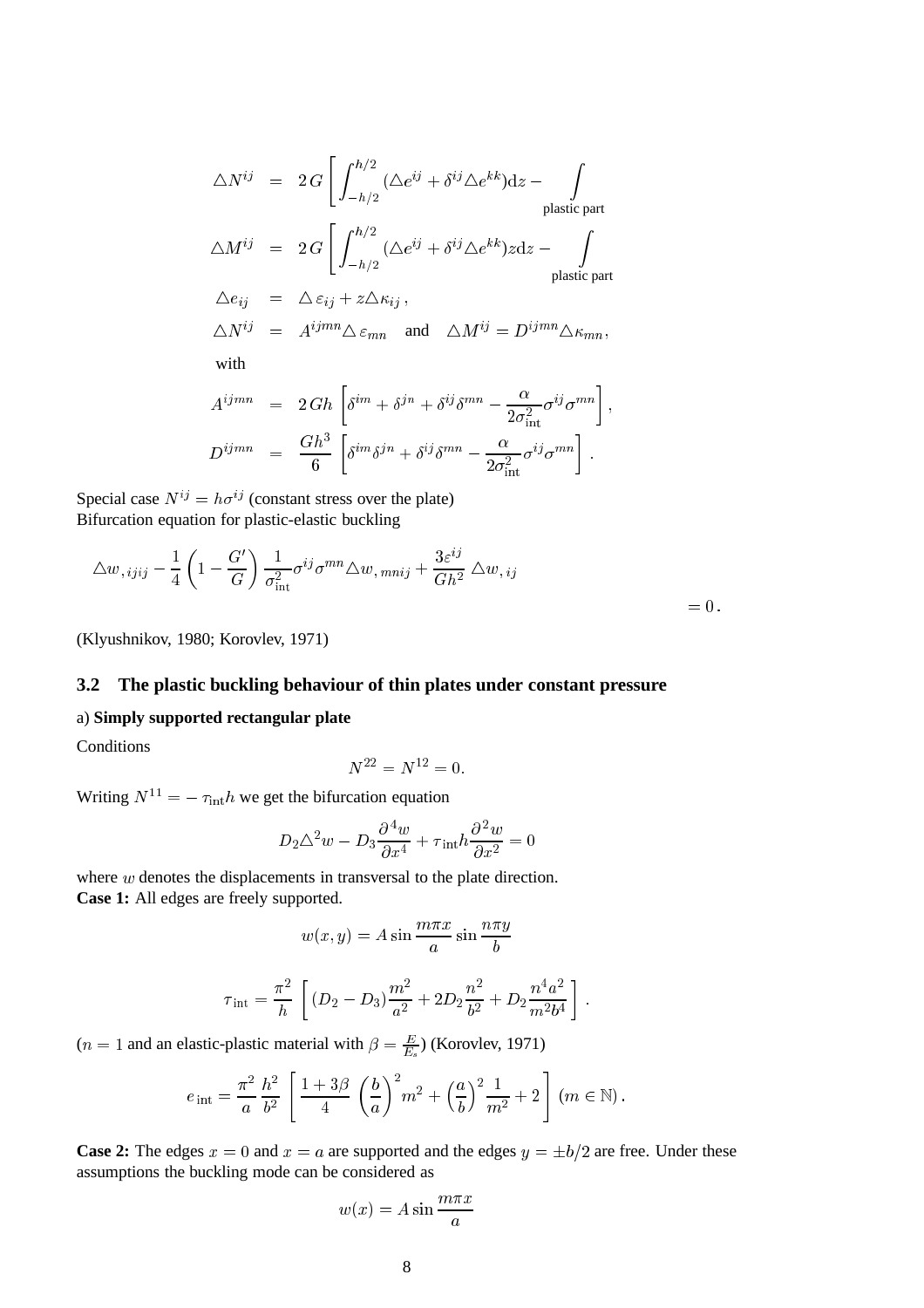Critical load for wrinkling

$$
\tau_{\rm int} = \frac{\pi^2}{36} (1 + 3\beta) \frac{h^2}{a^2} \,.
$$

#### b) **Circular plate under constant inplane pressure**

$$
N^{11} = N^{22} = \tau_{\text{int}}h \quad \text{and} \quad N^{12} = 0 \quad \text{as}
$$

$$
(D_2 - D_3)\triangle^2 w + \tau_{\text{int}}h\triangle w = 0.
$$

 $\Phi = \triangle w$ 

$$
(D_2 - D_3)\triangle \Phi + \tau_{\text{int}}\,h\Phi = 0
$$

**Case 1:** Axisymmetric plastic buckling

 $\Phi = C J_0(r)$  where  $J_0(r)$  is the Bessel function of degree 0.

**Case 2:** Non-axisymmetric plastic buckling

Buckling mode

$$
\Phi(r,\varphi)=R(r)\cos\,n\,\varphi
$$

Bifurcation equation

$$
R'' + \frac{R'}{r} + \left(k^2 - \frac{n^2}{r^2}\right)R = 0
$$

The solutions are the Bessel functions of the *n*-th order  $R(r) = C J_n(r)$  ( $C = \text{const}$ ).

$$
\tau_{\rm int} \geq \frac{a^2 k^2}{36} \left(1 + 3\alpha\right) \left(\frac{h}{a}\right)^2.
$$

#### c) **Annular plate under inplane pressure**

Suppose there is given an annular plate with  $\bar{\sigma}$  the effective stress in the flange, h the thickness of the flange,  $E$  the plastic buckling modulus,  $w$  the actual flange width,  $K$  a material constant. If

$$
\frac{\bar{\sigma}}{E} \le K \frac{h^2}{w^2}
$$

than no flange wrinkling occurs. (Kobayashi, 1963)

### **3.3 Plastic buckling and plastic flutter**

Homogenous perturbational system in the presence of inertia forces (Bolotin, 1963)

$$
L\mathbf{u} - \frac{\partial^2 \mathbf{u}}{\partial t^2} = 0 \text{ in } \Omega \times (0, T),
$$
  
\n
$$
M\mathbf{u} = 0 \text{ on } \Gamma_F \times (0, T),
$$
  
\n
$$
N\mathbf{u} = 0 \text{ on } \Gamma_F \times (0, T),
$$

Associated static boundary value problem

$$
Lu = 0 \text{ in } \Omega,
$$
  
\n
$$
Mu = 0 \text{ on } \Gamma_F,
$$
  
\n
$$
Nu = 0 \text{ on } \Gamma_{\mathcal{F}}.
$$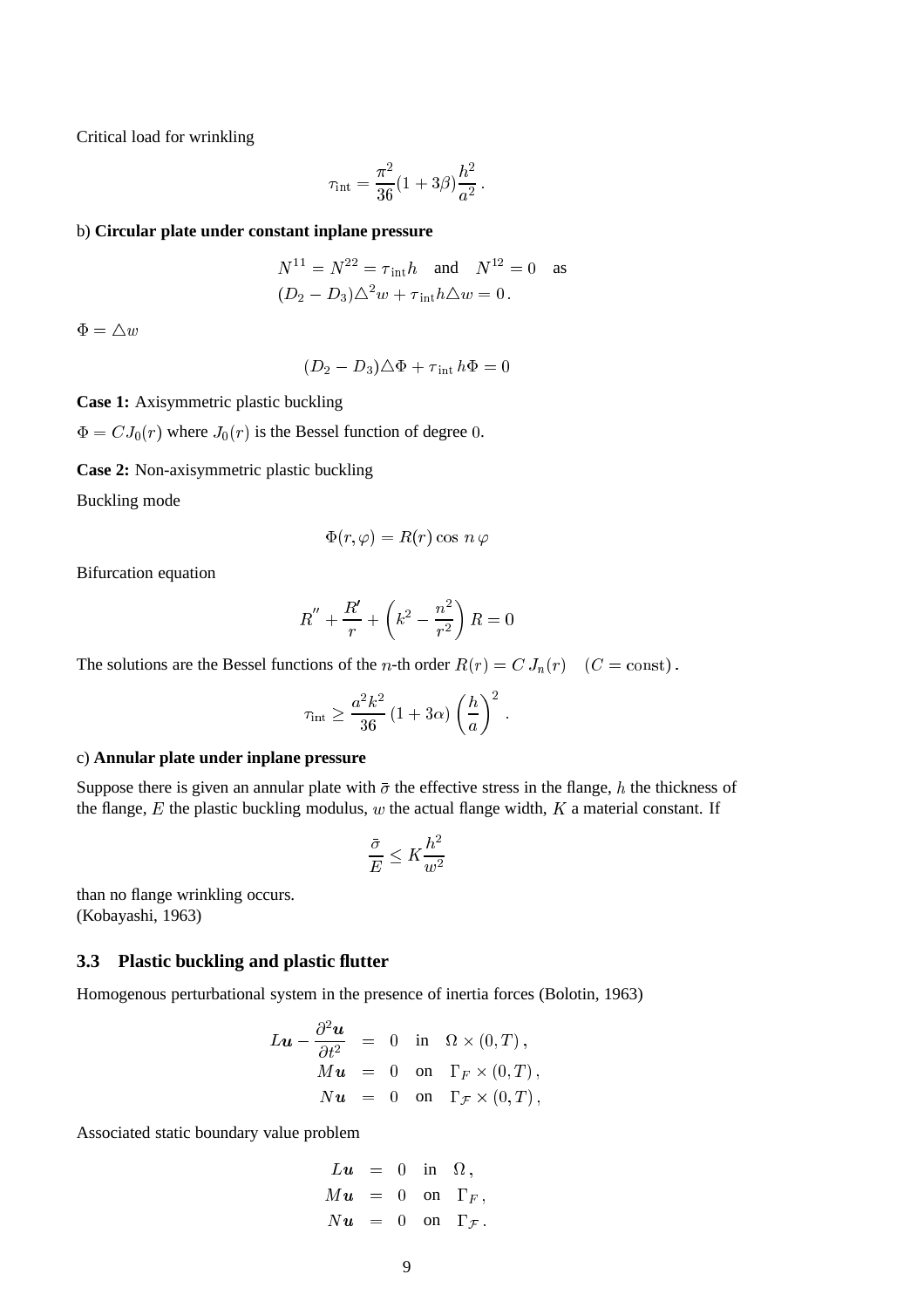Vibrational solutions in the form

$$
\bm{u}(\bm{x},t)=\bm{U}(\bm{x})e^{i\bm{w}t}
$$

where U is an unknown function of the phase variables and  $\omega \in \mathbb{C}$  is an unknown frequency. Boundary value problems

$$
LU + \omega^2 U = 0 \text{ in } \Omega,
$$
  
\n
$$
MU = 0 \text{ on } \Gamma_F,
$$
  
\n
$$
NU = 0 \text{ on } \Gamma_{\mathcal{F}}.
$$

Condition for the self-adjointness is

$$
\int_{\Omega}\left\{\left[L\bm{U}^{(1)}+\omega^2\bm{U}^{(1)}\right]\bm{U}^{(2)}-\left[L\bm{U}^{(2)}+\omega^2\bm{U}^{(2)}\right]\bm{U}^{(1)}\right\} = 0,
$$

(For all perturbations  $U^{(1)}$ ,  $U^{(2)}$  satisfying the boundary conditions.)

Suppose now that for a certain value  $\omega$  the system has a nontrivial solution. If the system is selfadjoint the associated number  $\omega^2$  is real. In this case the loss of stability is statically: we have a buckling bifurcation in the variational system.

Consider the PDE problem

$$
(D_2-D_3)\frac{\partial^4 w}{\partial x^4}+\tau_{\rm int} h \frac{\partial^2 w}{\partial x^2}=0\,.
$$

Including inertia forces we come to the plastic wave equation ( $\rho$  denotes the material density)

$$
(D_2 - D_3)\frac{\partial^4 w}{\partial x^4} + \tau_{\rm int} h \frac{\partial^2 w}{\partial x^2} + \rho \frac{\partial^2 w}{\partial t^2} = 0.
$$

Assume the initial conditions

$$
w(0, t) = w(a, t) = 0
$$
,  $\frac{\partial^2 w}{\partial x^2}(0, t) = \frac{\partial^2 w}{\partial x^2}(a, t) = 0$ ,  $t > 0$ .

We try to find a wave solution in the form

$$
w(x,t) = W(x)e^{i\omega t}
$$

where  $W(x)$  is an unknown function and  $\omega \in \mathbb{C}$  is a parameter to be defined. We receive the ODE problem

$$
(D_2 - D_3)W^{(4)} + \tau_{\rm int}hW^{(2)} + \rho(-\omega^2)W = 0
$$

or

$$
W^{(4)} + k^2 W^{(2)} - \hat{\omega}^2 W = 0.
$$

With the abbreviations

$$
k = \sqrt{\frac{\tau_{\text{int}} h}{D_2 - D_3}}
$$
 and  $\hat{\omega} = \omega \sqrt{\frac{\rho}{D_2 - D_3}}$ 

the critical intensity  $\tau_{\text{int}}^*$  for dynamic plastic wrinkling is

$$
\tau_{\text{int}}^* = k^{*^2} \frac{(D_2 - D_3)}{h}
$$